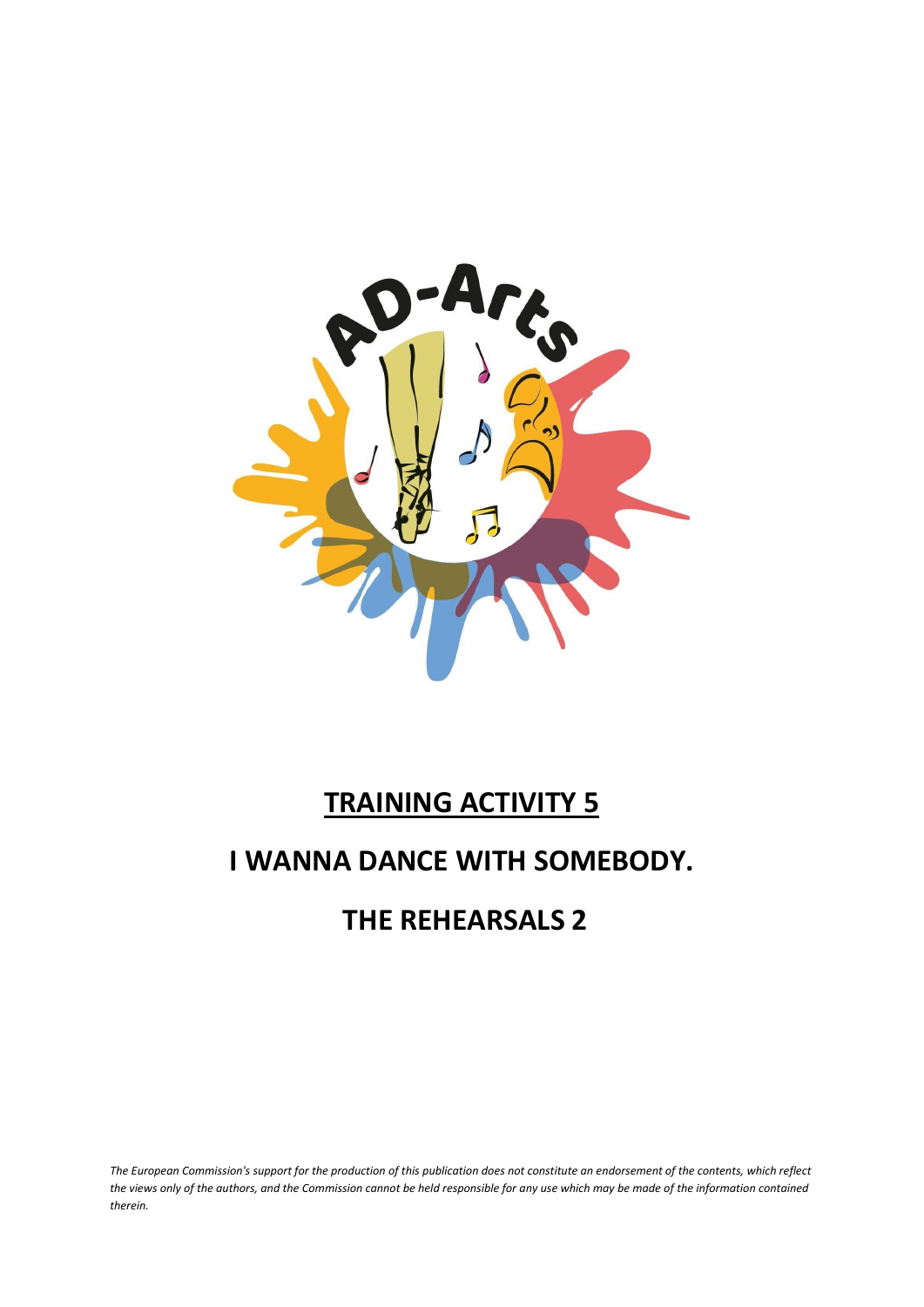



# **Description of the activity**

#### **Objectives:**

- To improve socialization of PwAD
- To encourage PwAD for fun and enjoyment
- To activate PwAD memories
- To improve their mobility
- To reduce behavioural and emotional disorders
- To improve their autonomy
- To enhance their memory and executive functions
- To improve the QoL of PwAD

#### **Participants:**

- People with Mild-Moderate Alzheimer
- Relatives
- Professionals

#### **Competences to be trained (relatives and professionals):**

- Knowledge of dementia
- Able to communicate with PwAD
- Respect for these people
- Can deal with difficult or severe reactions of the PwAD
- Learn about dance therapy
- Knowledge of ICT tools
- Supported by professionals from CATs
- Collaboration with the team

#### **Competences to be trained (People with Mild-Moderate Alzheimer):**

- improve energy and mood
- expression of emotions

#### **Training contents:** Dance Therapy for PwAD

- Effects on cognitive, behavioral and physical status
- Methodologies and tools to use dance as therapy for PwAD
- Application in home environments
- Digital tools to enhance dance therapy
- Guidelines for using rhythm exercises
- Guidelines for selecting dances
- Guidelines for using ICTs or Apps to develop the Dance.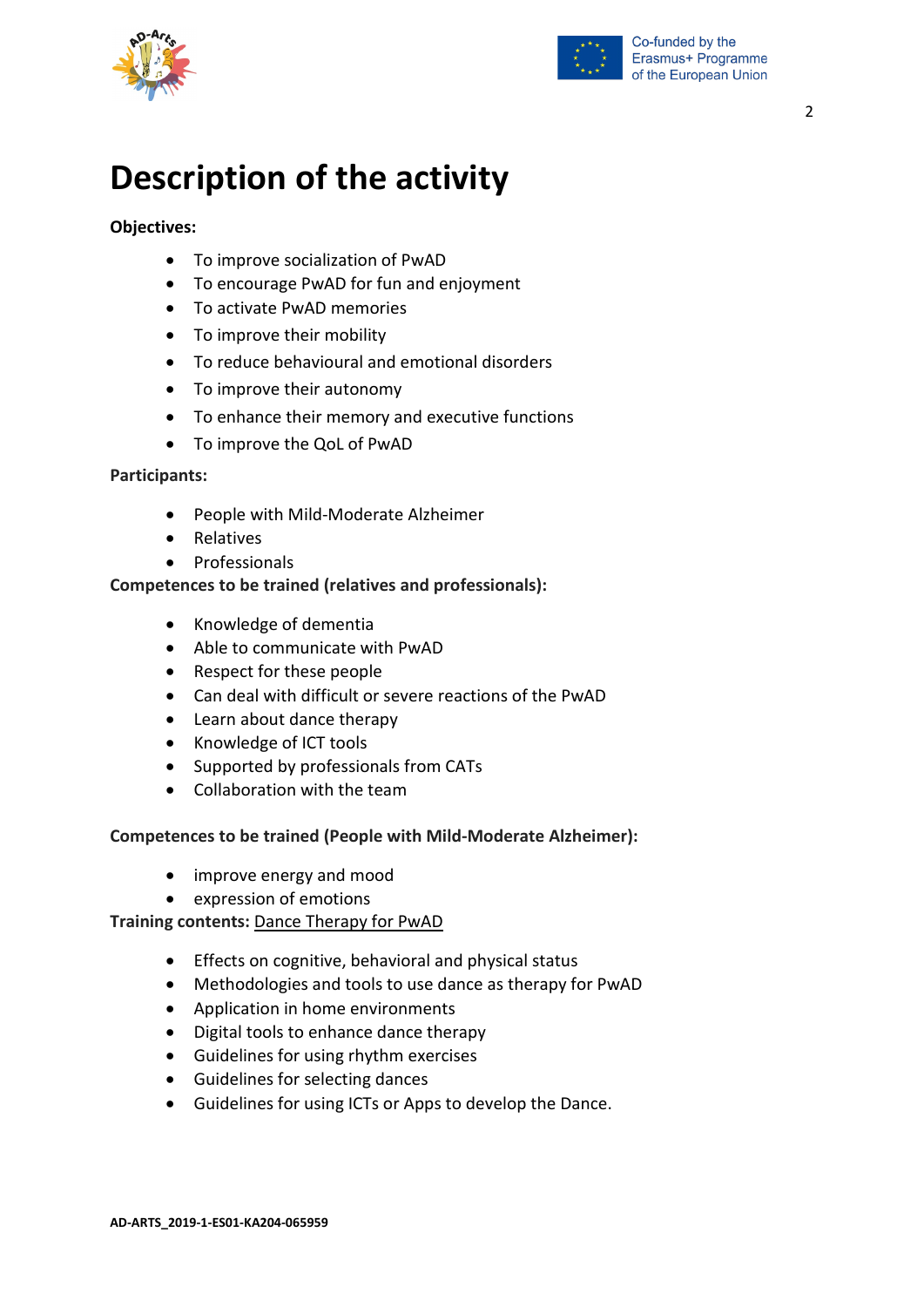



#### **Estimated duration:**

- F2F: 10.5 hours
- Online:1.5 hours (the GD. Design of the choreography activity can be performed either online or F2F).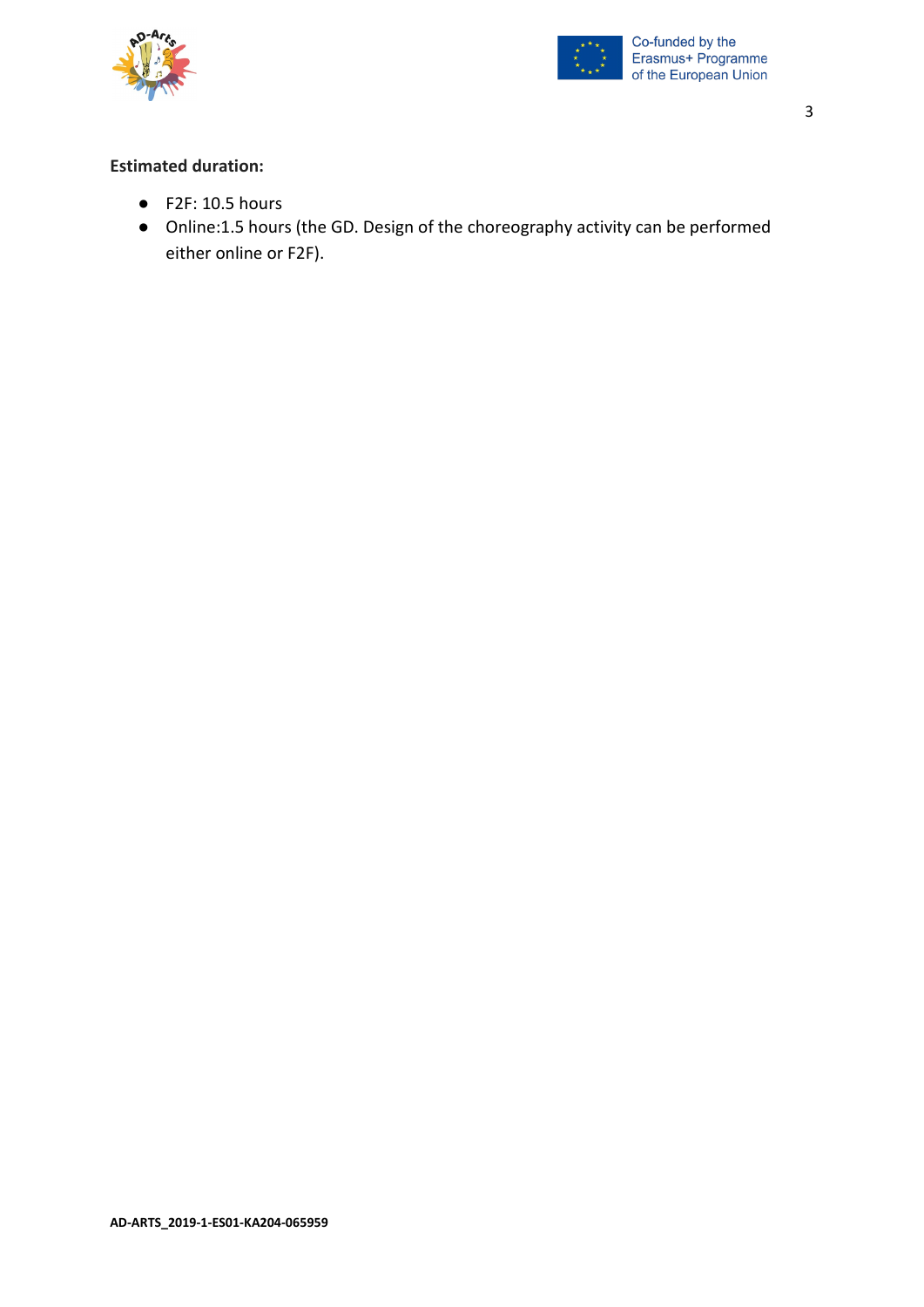



# **Implementation**

| <b>ACTIONS</b>    | <b>EXPLANATION, TIMING AND RESOURCES NEEDED</b>                                                                                                                                                                                                                                                                                                                                     |
|-------------------|-------------------------------------------------------------------------------------------------------------------------------------------------------------------------------------------------------------------------------------------------------------------------------------------------------------------------------------------------------------------------------------|
| <b>F2F/ONLINE</b> |                                                                                                                                                                                                                                                                                                                                                                                     |
| Opening           | Professionals/relatives should read guidelines for trainers:                                                                                                                                                                                                                                                                                                                        |
|                   | How to make PwD cooperate in a Group Dynamic.                                                                                                                                                                                                                                                                                                                                       |
|                   | Some ideas on how to prepare the action(s).                                                                                                                                                                                                                                                                                                                                         |
|                   | How to communicate with PwD.                                                                                                                                                                                                                                                                                                                                                        |
|                   |                                                                                                                                                                                                                                                                                                                                                                                     |
|                   | To understand the concept of planning.                                                                                                                                                                                                                                                                                                                                              |
|                   | To understand the factors that influence the design process.                                                                                                                                                                                                                                                                                                                        |
|                   | ** The program is based on the active and not on the inactive participation of<br>the PwD. Each session should activate and provoke strong emotional<br>reactions, enhance mobility, remove the thought from the pain, reduce the<br>stress and help to decrease the depression. Additionally, stimulates alertness<br>and helps memory, two of the most basic cognitive functions. |
|                   | Then the professionals/relatives start the activity, make an introduction trying<br>to give them some information about this activity and then ask the users what<br>they think the activity is  or ask to tell them a story from their experience.                                                                                                                                 |
|                   | The activity consists of activities for looking for dance for a show, learning the<br>steps and practicing them. The activity could be also used for dancing activities<br>that do not aim to be included in a show.                                                                                                                                                                |
|                   | <b>Timing:</b> 75 minutes (15 minutes to read the guidelines and 60 minutes for the<br>discussion)                                                                                                                                                                                                                                                                                  |
|                   | <b>Training Materials and resources:</b>                                                                                                                                                                                                                                                                                                                                            |
|                   | Guidelines for trainers: how to make PWD to cooperate in a Group<br>٠<br>Dynamic                                                                                                                                                                                                                                                                                                    |
|                   | Guidelines for trainers: Some ideas on how to prepare the action(s)<br>٠<br>Guidelines for trainers how to communicate with PwD<br>٠<br>General guidelines for professionals/relatives<br>٠<br>Laptop/computer/tablet.                                                                                                                                                              |

4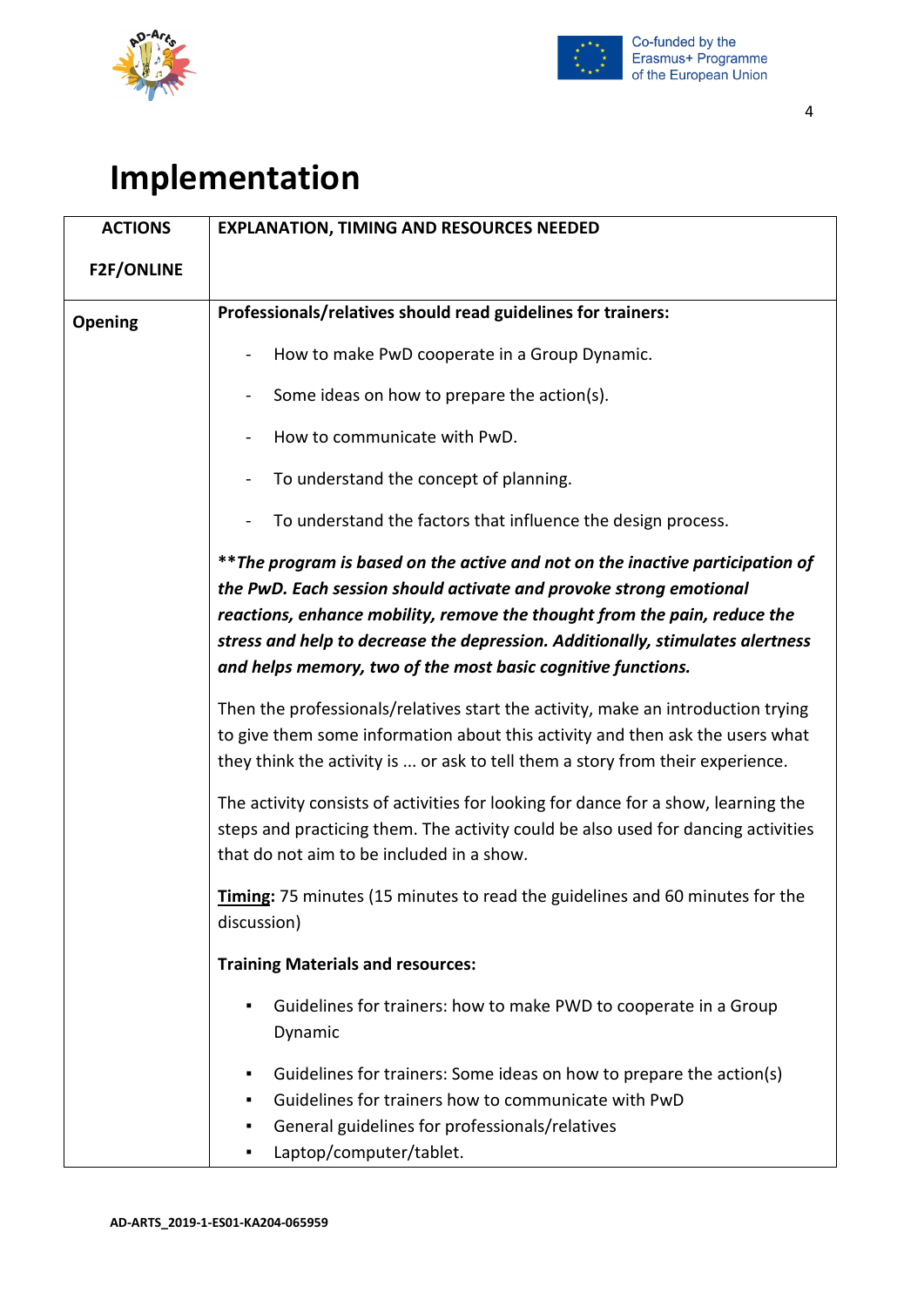



| Design of<br>GD.    | <b>Explanation (what to do)</b>                                                                                                                                                                                                                                                                                                  |
|---------------------|----------------------------------------------------------------------------------------------------------------------------------------------------------------------------------------------------------------------------------------------------------------------------------------------------------------------------------|
| the<br>choreography | ** Professionals/relatives should have always in their mind the guidelines                                                                                                                                                                                                                                                       |
|                     | How much the professionals/relatives will participate in the activities,<br>٠<br>depends on the impairment of the user.                                                                                                                                                                                                          |
|                     | Sometimes users need support in making decisions or choosing things.<br>٠                                                                                                                                                                                                                                                        |
|                     | Professionals/relatives can give them hints and tips to facilitate them<br>٠<br>(see guidelines for trainers: "hints and tips").                                                                                                                                                                                                 |
|                     | In each step the Professionals/relatives should be prepared in order to<br>٠<br>drive the participants and maintain a flow in the discussion and<br>activities.                                                                                                                                                                  |
|                     | Timing: 15 minutes (to read the guidelines)                                                                                                                                                                                                                                                                                      |
|                     | <b>Training Materials and resources:</b>                                                                                                                                                                                                                                                                                         |
|                     | Guidelines for trainers: "Hints and tips"<br>٠                                                                                                                                                                                                                                                                                   |
|                     | General guidelines for professionals/relatives<br>٠                                                                                                                                                                                                                                                                              |
|                     | Guidelines for trainers: how to make PWD to cooperate in a Group<br>٠<br>Dynamic                                                                                                                                                                                                                                                 |
|                     | Laptop/computer/tablet<br>٠                                                                                                                                                                                                                                                                                                      |
|                     | Tell users we could select a dance for a show. This task could carry out<br>following the next steps:                                                                                                                                                                                                                            |
|                     | Explain to users we are going to perform a show and we have to dance<br>for it. If the activity is not related to a show, this step is omitted.                                                                                                                                                                                  |
|                     | Explain to them that we have 3 parts:<br>٠                                                                                                                                                                                                                                                                                       |
|                     | In the 1 <sup>st</sup> part, professionals/relatives have to explain what rhythm is,<br>٠<br>how it functions and the use of it in dance. The professionals/relatives<br>also help the users to select a dance (HOW to select a dance is explained<br>in details in <b>Selecting dance</b> activity) to be included in the show. |
|                     | In the $2^{nd}$ part the users are going to choose music or a song of their own<br>٠<br>and they can see their free style dance capability.                                                                                                                                                                                      |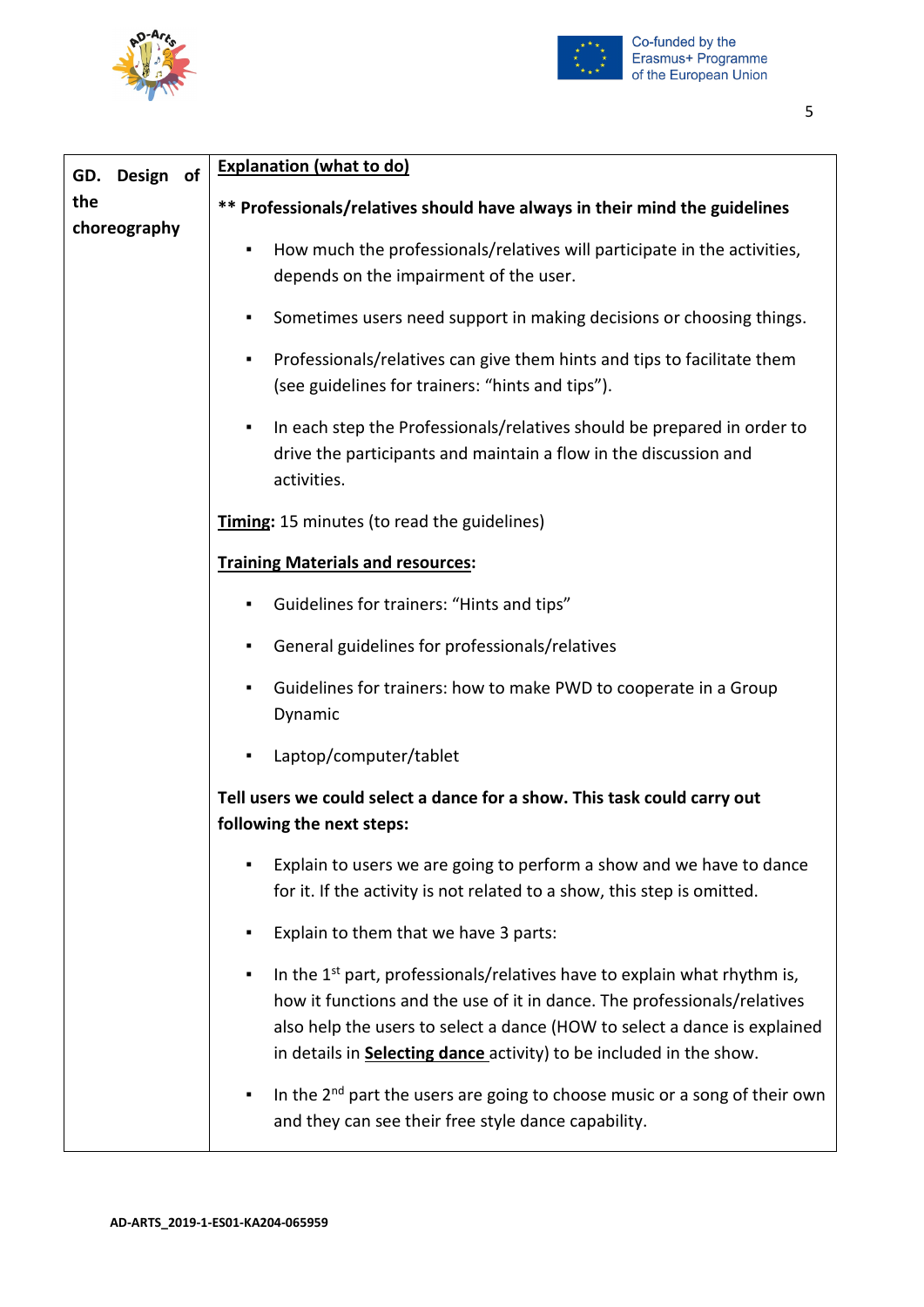



| ٠        | The users have to practice the selected dance (e.g. a traditional dance of                                                                                                                                                                                                                                                                                                                                |
|----------|-----------------------------------------------------------------------------------------------------------------------------------------------------------------------------------------------------------------------------------------------------------------------------------------------------------------------------------------------------------------------------------------------------------|
|          | their country origin, example for a Greek dance).                                                                                                                                                                                                                                                                                                                                                         |
|          | Timing: 30 minutes (time for presenting the activity)                                                                                                                                                                                                                                                                                                                                                     |
|          | <b>Training Materials and resources:</b>                                                                                                                                                                                                                                                                                                                                                                  |
| ٠        | Video presentation                                                                                                                                                                                                                                                                                                                                                                                        |
| ٠        | Laptop/computer                                                                                                                                                                                                                                                                                                                                                                                           |
|          | For the 1 <sup>st</sup> part, professionals/relatives give answers to the topics like as:                                                                                                                                                                                                                                                                                                                 |
| ٠        | Rhythm is a specific combination of movements, either soft ones or<br>strong ones. Sometimes they are slow or fast. It is depending on the<br>tempo of music or the dance steps.                                                                                                                                                                                                                          |
| ٠        | According to the choreography we have several options, dynamical or<br>weaker motives. They could be supreme wild or refined. In any case we<br>follow the nature and the instructions of the dance.                                                                                                                                                                                                      |
| ٠        | The whole dance harmony is depending on the frequency of the steps in<br>a rhythm which is clarifying the melodical and chorographical lines                                                                                                                                                                                                                                                              |
|          | Timing: 45 minutes                                                                                                                                                                                                                                                                                                                                                                                        |
|          | <b>Training Materials and resources:</b>                                                                                                                                                                                                                                                                                                                                                                  |
| ٠        | Video presentation (songs or dances as examples for better<br>understanding)                                                                                                                                                                                                                                                                                                                              |
| ٠        | Laptop/computer                                                                                                                                                                                                                                                                                                                                                                                           |
| ٠        | App: Rhythm Teacher: Music beats.                                                                                                                                                                                                                                                                                                                                                                         |
| flower). | Selecting dance: The professionals/relatives explain the main topic of the<br>show and select the main theme of the show to demonstrate and focus on. If<br>the activity is not related to a show, the professionals/relatives propose<br>several topics such as "seasons, flowers or names". (In our country, there are a<br>lot of traditional dances where their name can be the name of a person or a |
|          |                                                                                                                                                                                                                                                                                                                                                                                                           |

**The steps are:**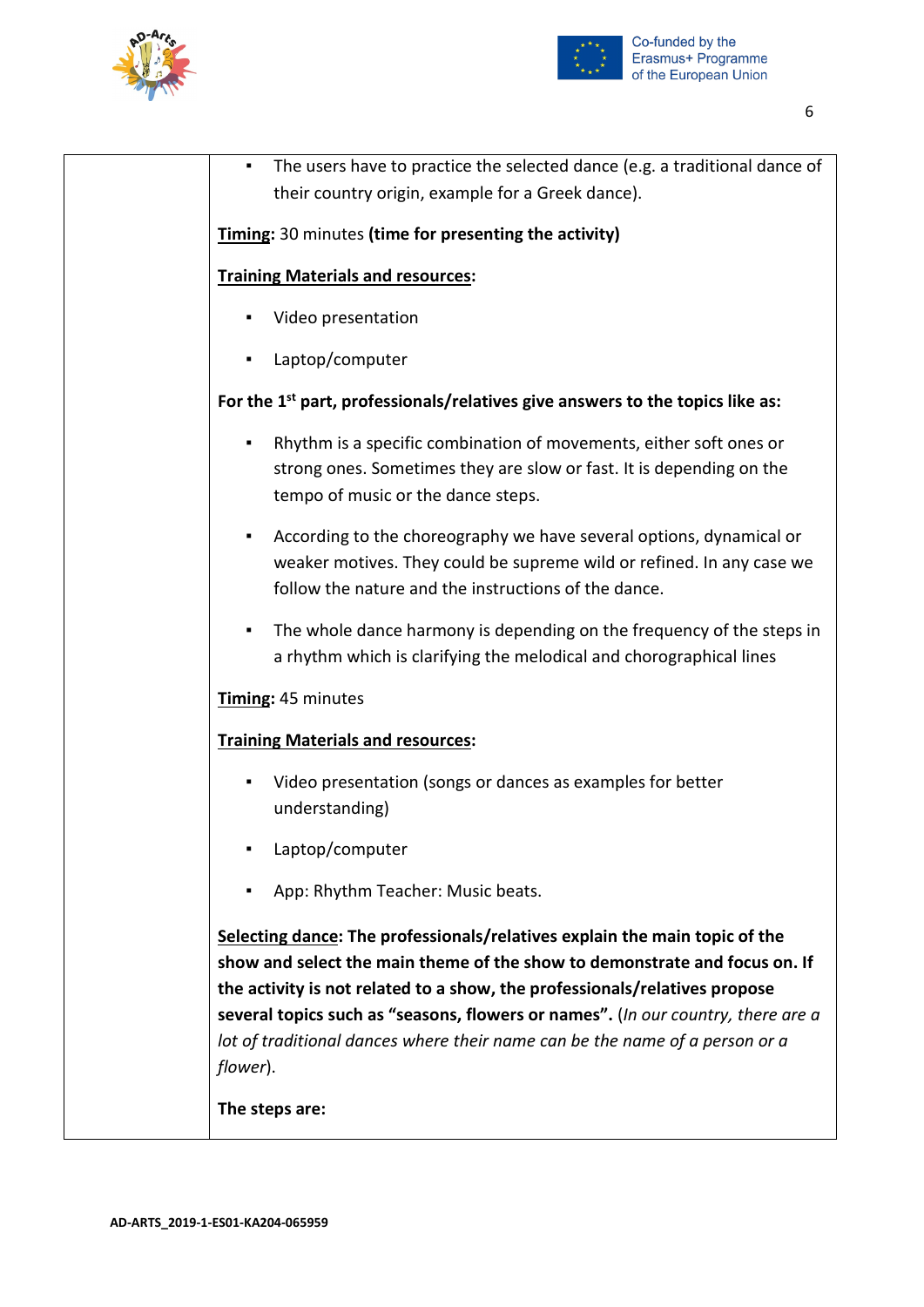



| ٠              | Professional/relative gives them information about the show. For<br>example, the show can be about a love story of a princess and a man.             |
|----------------|------------------------------------------------------------------------------------------------------------------------------------------------------|
| ٠              | The PwD discusses and decides to focus on a specific topic.                                                                                          |
|                | Timing: 45 minutes (30 minutes with users and 15 minutes to prepare<br>everything before and after the action finishes).                             |
|                | <b>Training Materials and resources:</b>                                                                                                             |
| ٠              | Images to show the different topics or related to the show                                                                                           |
| ٠              | A board to write and decide the specific topic                                                                                                       |
| ٠              | Laptop or computer                                                                                                                                   |
| ٠              | Give some tips in order to help decide the dance                                                                                                     |
|                | <b>Selecting dance (continue):</b>                                                                                                                   |
| The steps are: |                                                                                                                                                      |
|                | The professionals/relatives ask them their opinion what kind of dance<br>they prefer, slow or fast for example.                                      |
| ٠              | They can write the opinions on a board so they can see/read them.                                                                                    |
| ٠              | After that they can vote and professionals can write the votes on the<br>board.                                                                      |
| ٠              | Once they decide it the professionals/relatives tell them the results of<br>the votes.                                                               |
|                | Timing: 30 minutes (with users)                                                                                                                      |
|                | <b>Training Materials and resources:</b>                                                                                                             |
| ٠<br>٠         | A board to write what they think about every option<br>The presentation of the 2 options (slow or fast) with examples<br>above<br>Laptop or computer |
| topic.         | They should think about songs and dances that remind them of the selected                                                                            |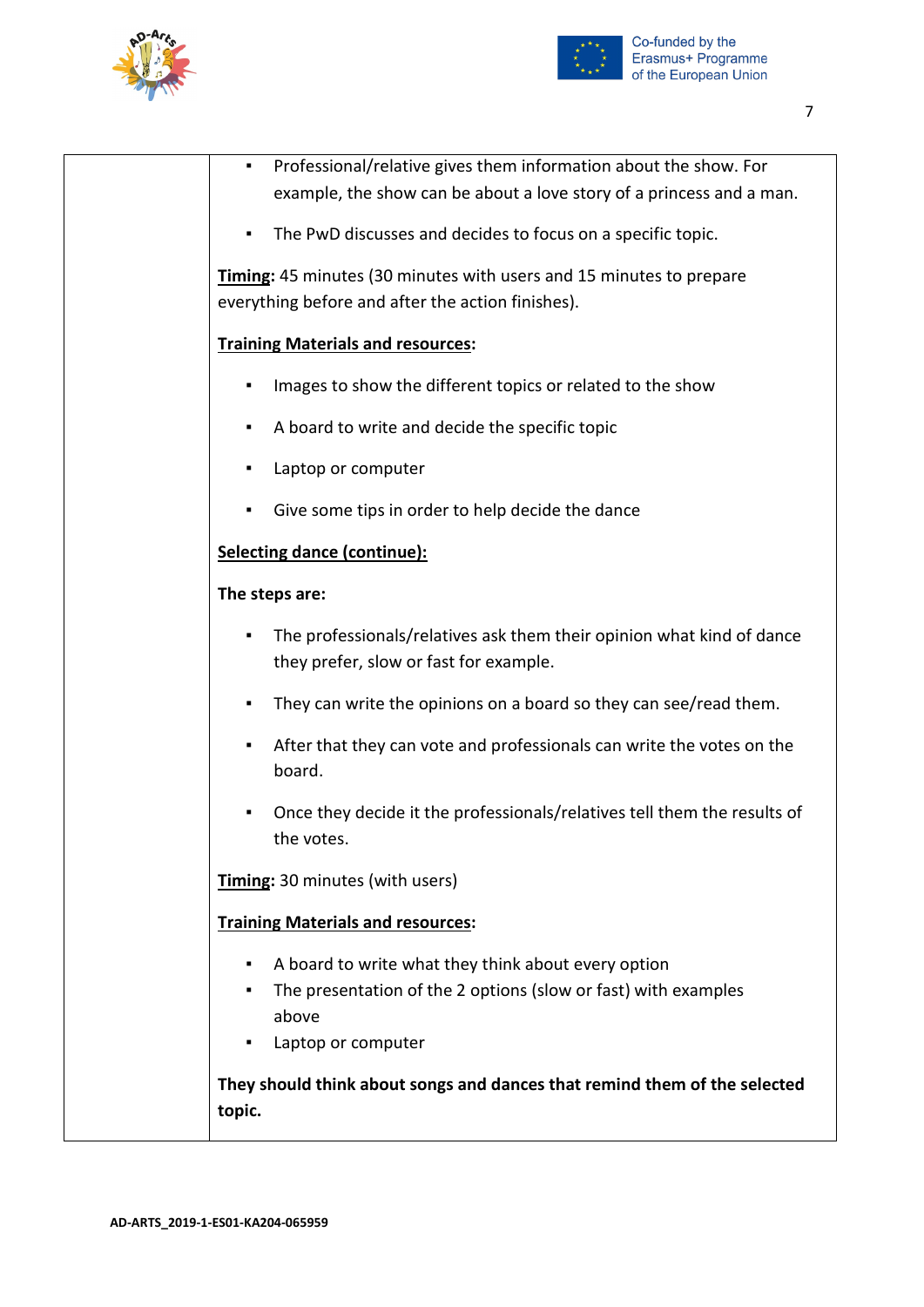



▪ The professional/relative has in mind 2-3 relative dances keeping also in

|              | mind the decision from the previous step (slow-fast dance)                                                                                                                             |
|--------------|----------------------------------------------------------------------------------------------------------------------------------------------------------------------------------------|
|              | If the PwD do not remember any dance, the professional/relative should<br>$\blacksquare$<br>help by giving some tips, like words from the song or reminding the<br>rhythm of the dance |
|              | Timing: 30 minutes (20 minutes with users and 10 minutes to prepare<br>everything before and after the action finishes).                                                               |
|              | <b>Training Materials and resources:</b>                                                                                                                                               |
|              | Images to show the different topics or related to the show<br>٠<br>Video presentation with examples for dances<br>٠<br>Laptop or computer<br>٠                                         |
| PA-OK, lets' | After this reference, professionals/relatives describe that they will do some                                                                                                          |
| dance!!      | exercises to understand better what the rhythm is.                                                                                                                                     |
|              | The strategy and suggested exercises are found below:                                                                                                                                  |
|              | Participants are better placed in a circle                                                                                                                                             |
|              | It would be better to choose rhythmic songs (3-4 different songs for<br>٠<br>alternation) those which discussed in the previous activity                                               |
|              | Rhythmic beats with hands (e.g. clapping, hits on knees or table)<br>٠                                                                                                                 |
|              | Rhythmic beats with feet on the floor<br>٠                                                                                                                                             |
|              | In each rhythmic beat participant could name a letter of the alphabet or<br>٠<br>number                                                                                                |
|              | Combination of numbers and letters of the alphabet with double beats<br>٠<br>(for example 1A, 2B, 3C etc. to extent the time)                                                          |
|              | Timing: 60 minutes (45 minutes with users and 15 minutes to prepare<br>everything before and after the action).                                                                        |
|              | <b>Training Materials and resources:</b>                                                                                                                                               |
|              | Laptop/computer (in case we play a song or music)<br>٠<br>Guidelines for trainers: how to create a rhythm with body percussion<br>٠<br>addressed to PwD                                |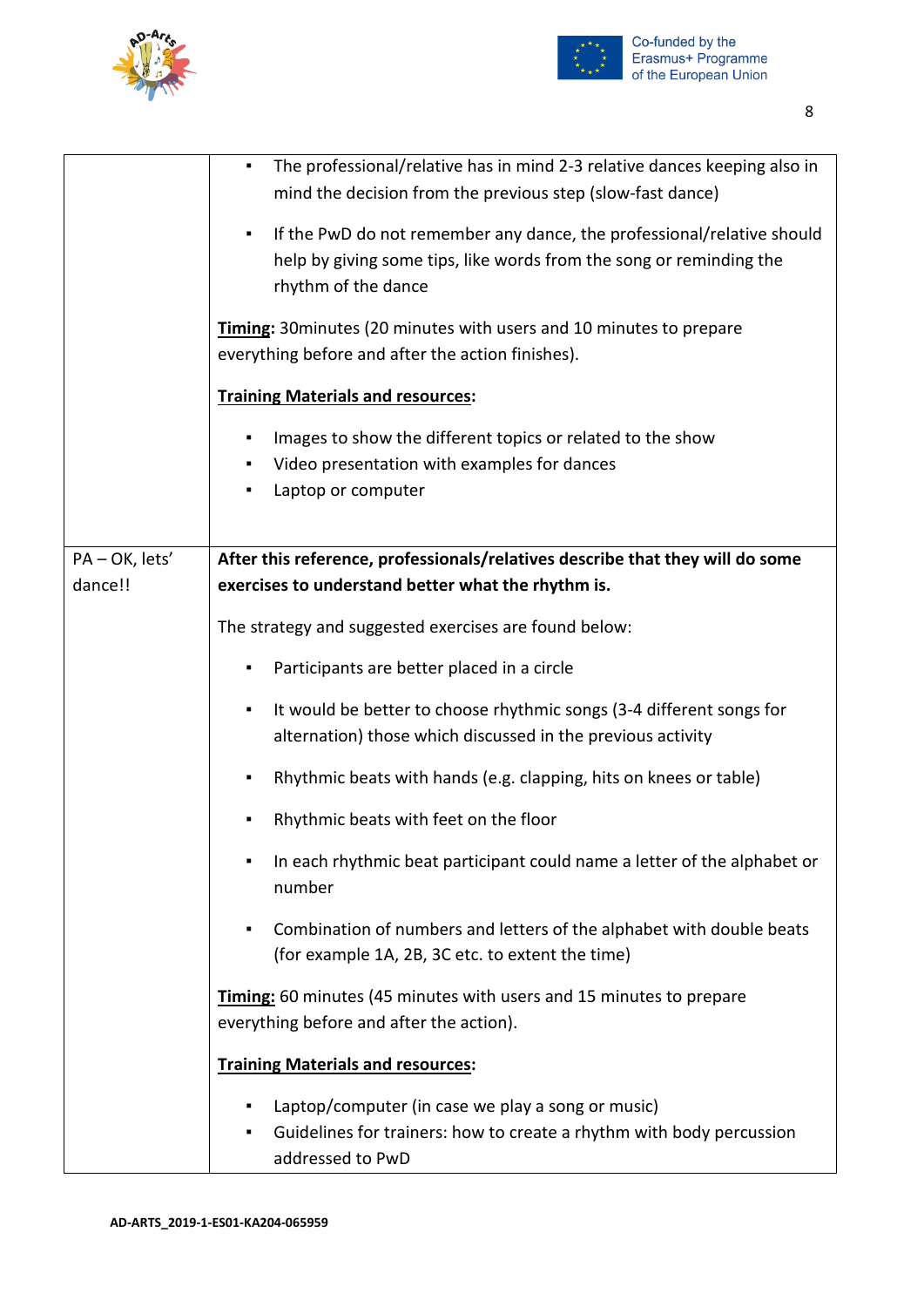



| Guidelines Professionals who know about PwAD but don't<br>٠                           |  |
|---------------------------------------------------------------------------------------|--|
| know about CAT                                                                        |  |
| Video presentations as some examples for rhythmic beats (dancing in<br>$\blacksquare$ |  |
| the chair or not).                                                                    |  |
| App: Rhythm Teacher: Music beats.                                                     |  |
| Some examples you can see in these links:                                             |  |
| https://youtu.be/wjnzXgnvoyo                                                          |  |
| https://youtu.be/2tOHhfgUEcw (dancing in the chair)                                   |  |
| Two sessions for this task, so the total time is 2 hours (120 minutes)                |  |
| Notice: Do not forget that the training objectives are maintenance, especially        |  |
| the basic skills in PwD. The numbers as well the direction in the dance are very      |  |
| important! Therefore, education for learning movement in the place at left or         |  |
| right and forward or backward is necessary.                                           |  |
| <b>Practice some movements:</b> Professionals/relatives could make several changes    |  |
| of direction using a different start leg of the moving pattern. Some ideas are:       |  |
| Movement in 2 steps forward and 2 steps backward<br>٠                                 |  |
| Movement in 2 steps left and 2 steps right<br>٠                                       |  |
| Movement in 2 steps forward and 2 steps backward in faster tempo<br>٠                 |  |
| Movement in 2 steps left and 2 steps right in faster tempo<br>٠                       |  |
| Movement in many steps forward and some steps backward<br>٠                           |  |
| Movement in many steps left and some steps right<br>٠                                 |  |
| Free steps in a place<br>٠                                                            |  |
| One step is bigger than the others (every time that they listen claps)                |  |
| In any step they have to name a number (for example 1-2-3)                            |  |
| In any step they have to name a number (for example 1-2-3) in each<br>٠               |  |
| direction                                                                             |  |
| The users try to make the three steps per two people.                                 |  |
| App: Line Dance Steps<br>٠                                                            |  |
|                                                                                       |  |
| Please note, to be confident the users it would be good to participate with their     |  |
| relatives to encourage them and enjoy together.                                       |  |
|                                                                                       |  |
| In case PwD does not want to get up from the chair, they try to make                  |  |
| movements on it and keep the rhythm by side view (left and right leg) with the        |  |
| body in front of the chair so that it does not rest on the back of the chair.         |  |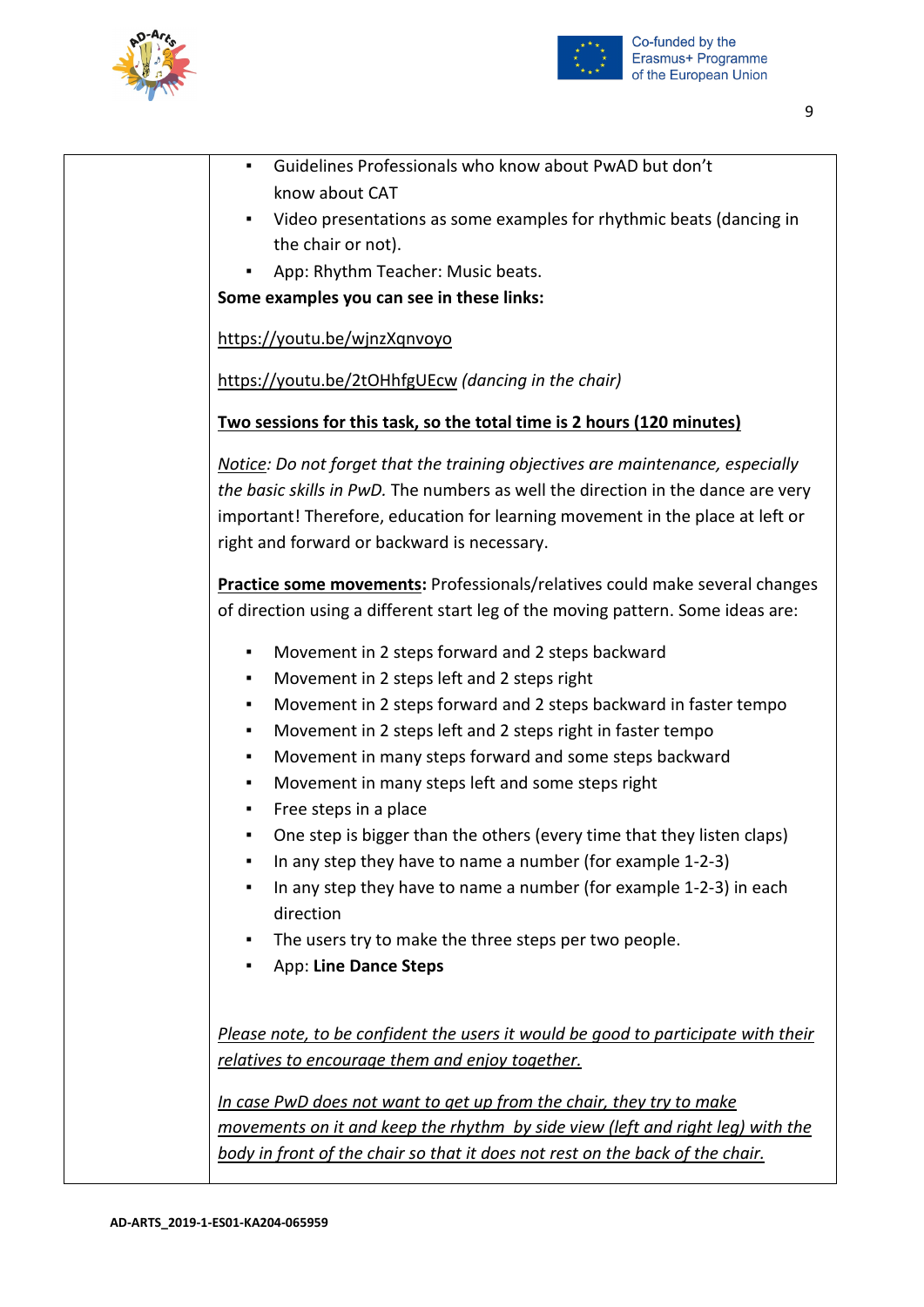



**Timing:** 60 minutes (45 minutes with users and 15 minutes to prepare everything before and after the action).

## **Training Materials and resources:**

- Laptop/computer/tablet
- Musical instruments-if possible (the live sound would give a different mood)
- Guidelines to choose a musical instrument for rhythm
- Guidelines for trainers: how to create a rhythm
- Video presentations as some examples for different movements in a place and in different tempos

Some examples of movement in a place are given in the links below with the accompaniment of music and in different tempos:

<https://youtu.be/Ewqq-3xJFdI>

## <https://youtu.be/dzEqgthvVgo>

At the initial stage, the implementation of the skills is characterized by significant inaccuracy, slowness, lack of stability and rigid movements. Because users lack self-confidence, they are hesitant and indecisive about their movements. Even if the beginners perform a move correctly, they are not sure how they were led to the correct execution.

## **Two sessions for this task, so the total time is 2 hours (120 minutes)**

The professionals/relatives explain the 3rd part which includes learning how to dance a specific dance (e.g. a traditional dance).

#### **The steps are:**

- The professionals/relatives ask them to vote between two dances, or propose some dances (e.g. traditional dances)
- The professionals/relatives can write the opinions on a board so the users can see/read them.
- After that users can vote, and professionals/relatives can write them on the board.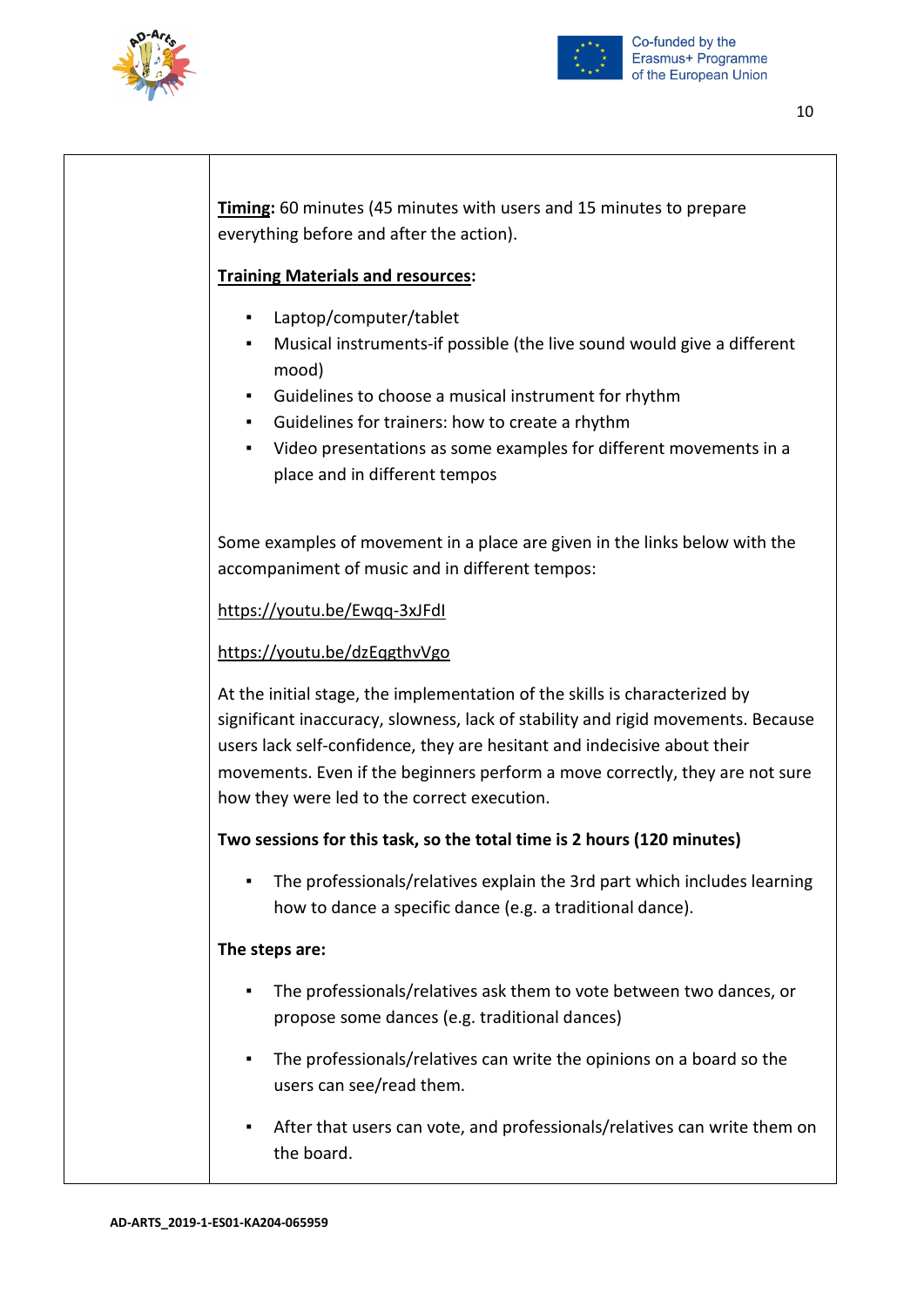



| Once the users decide it the professionals/relatives tell them the results<br>of the votes.                                                                                                                                           |
|---------------------------------------------------------------------------------------------------------------------------------------------------------------------------------------------------------------------------------------|
| Timing: 30 minutes                                                                                                                                                                                                                    |
| <b>Training Materials and resources:</b>                                                                                                                                                                                              |
| A board to write what they think about every option                                                                                                                                                                                   |
| Laptop/computer/tablet                                                                                                                                                                                                                |
| Below, is an example for a Greek dance: Syrtos in three steps                                                                                                                                                                         |
| Syrtos in three steps is the dance that everyone in Greece first learned at a<br>young age because it has a slow tempo and very simple steps. It can be danced<br>only with a song, without the accompaniment of musical instruments. |
| Men and women participate and dance in a circle. The handle is from the palms<br>with the hands up and the elbows bent. The rhythm is 3/4 and is completed in<br>six musical meters.                                                  |
| During the learning process of dance Syrtos in three steps, the dancers are<br>making the first 3 steps forward to the direction of the cycle. Then, at the next 3<br>steps they cross their legs to both directions, right and left. |
| Timing: 60 minutes (45 minutes with users and 15 minutes to prepare<br>everything before and after the action).                                                                                                                       |
| <b>Training Materials:</b>                                                                                                                                                                                                            |
| Laptop/computer/tablet                                                                                                                                                                                                                |
| Video with the basic steps of the dance                                                                                                                                                                                               |
| Video with the basic steps of the dance Syrtos in three steps as an<br>٠<br>example, you can see in the link below:                                                                                                                   |
| https://youtu.be/efJrS6Sq3D4                                                                                                                                                                                                          |
| Two sessions for this task, so the total time is 2 hours (120 minutes)                                                                                                                                                                |
| Notice: In case that relatives cannot participate in this activity, more health<br>professionals are involved to help the PwD.                                                                                                        |
| Dance is the best form of physical and mental exercise for each age because it<br>improves their concentration by the process of the learning dance (e.g. new)                                                                        |